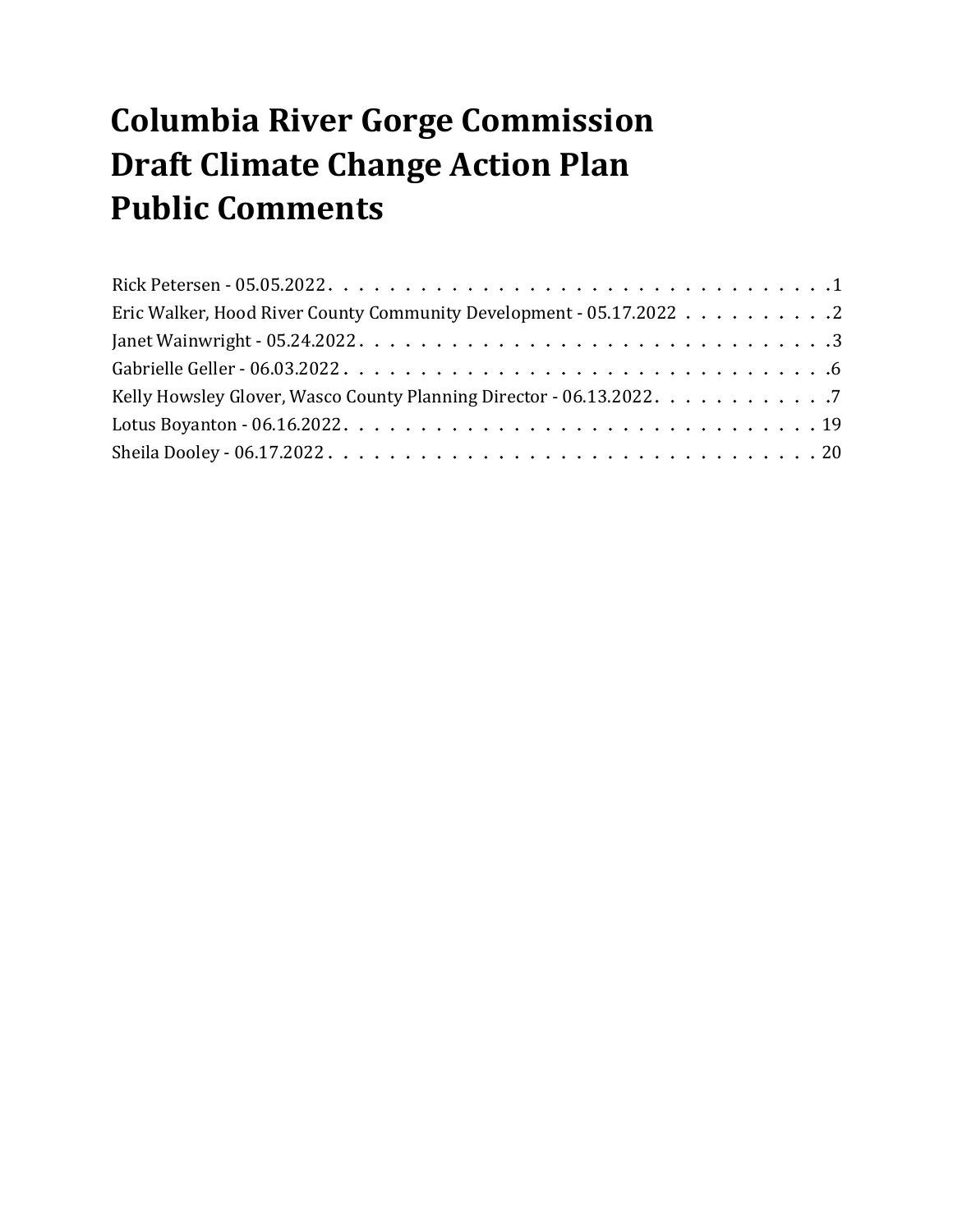<span id="page-1-0"></span>To whom this may concern:

I read some of the draft for climate action here in the gorge and am disappointed that there seems to be nothing substantial about air quality.

The air quality here in White Salmon in the fall and spring is absolutely appalling and unhealthy in my opinion.

Regulation and burn pile permits needs to be implemented with an added cost to people that burn. I just had a half acre cleared and all branches and logs were recycled to dirt huggers and lumber mill. Why are people allowed to create unhealthy air burning at no cost to them? I am angry and want better legislation to protect my air!

I know two couples that decided to move out of the area because of bad air quality.

Any help and push to change would be appreciated by the majority here in the gorge.

Rick Petersen White Salmon, WA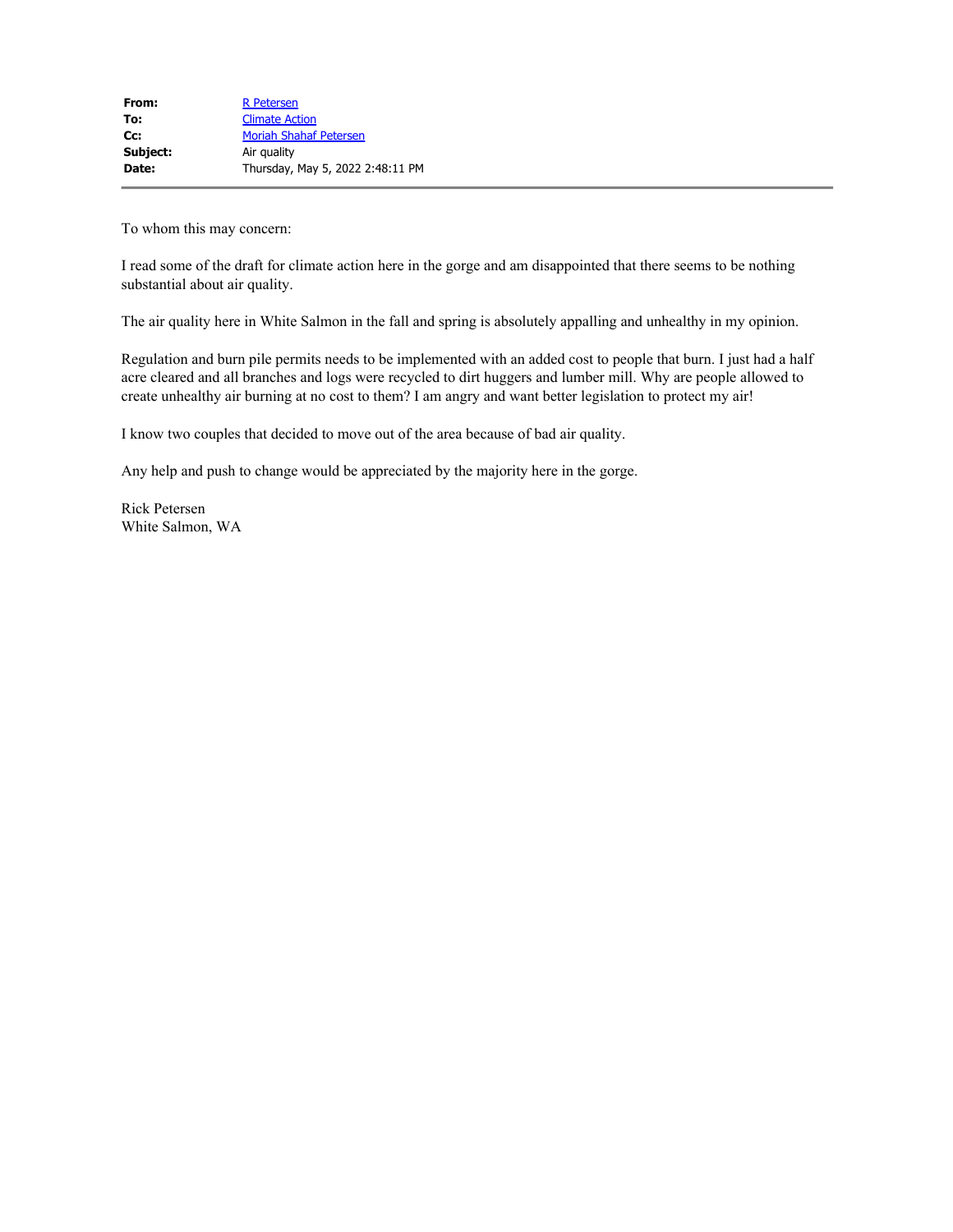<span id="page-2-0"></span>Good evening.

It was mentioned during today's Gorge Planner's Meeting that there was an executive summary of the CCAP available, but I wasn't able to find it on the website. Maybe it's embedded in the actual Plan? Was wondering if you had a separate copy of the ES that you could share.

Thanks, Eric Walker

*County Community Development Director 601 State Street, Hood River, OR 97031 (541) 387-6840 – Phone (541) 387-6873 – Fax [eric.walker@hoodrivercounty.gov](mailto:eric.walker@hoodrivercounty.gov)*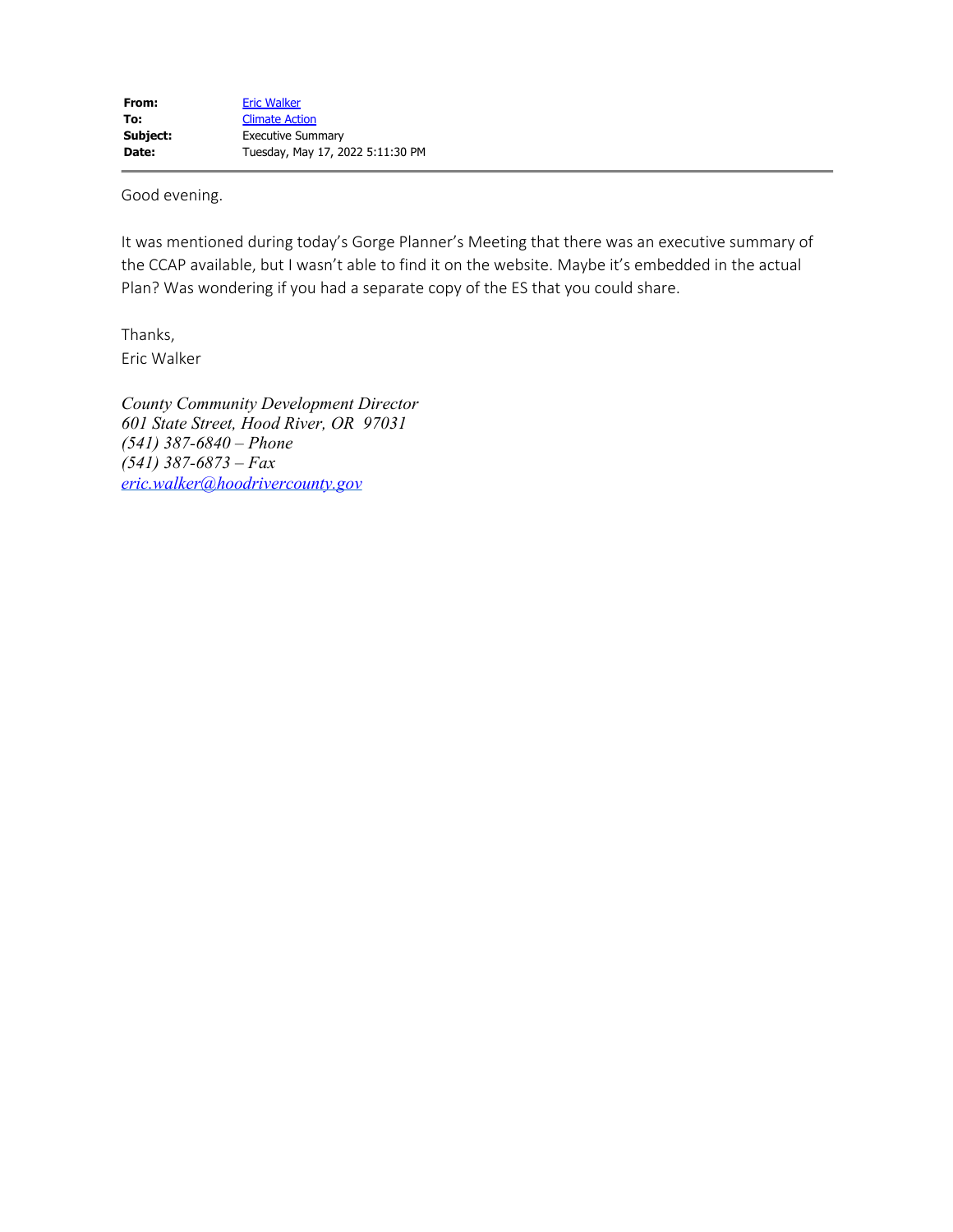<span id="page-3-0"></span>

| From:    | <b>JANET WAINWRIGHT</b>                 |
|----------|-----------------------------------------|
| To:      | <b>Climate Action</b>                   |
| $Cc$ :   | Krystyna Wolniakowski, Janet Wainwright |
| Subject: | My comments                             |
| Date:    | Tuesday, May 24, 2022 6:03:22 PM        |
|          |                                         |

While I applaud the Gorge Commission for finally addressing climate change, I feel the CRGC Climate Action plan is neither detailed or forceful enough to deal what is sure to be the defining factor that shapes the world, and particularly the Gorge, in the future. The time to hesitate on this issue is long past. Now is the time for meaningful, unambiguous policies. The following are my first comments on the Climate Action Plan.

# **FIRE:**

It was September 2, 2017 when a fire consumed close to 48,000 acres, much of it in the Gorge. And yet, the CRGC Climate Action plan makes little attempt at addressing this issue.

The New York based non-profit First Street Foundation has modeled and mapped wildfire risk across the United States. The Columbia River Gorge is particularly vulnerable to wildfire now. By 2052 nearly 100 % of the communities in the Gorge will experience catastrophic wildfire. The Climate Action plan must address this head on.

Do not allow, or severely limit, building in small woodland zones.

Mandate (not suggest) all new construction adhere to \* "Firewise" standards. Make this one of the requirements for application approval.

Mandate the temporary closure of public lands during red flag warnings.

Work with the four treaty tribes regarding their "Firewise" practices. They are way ahead of the Columbia River Gorge Commission and US Forest Service on this issue and should be advising the commission.

*\*It still galls me that as a Columbia River Gorge Commissioner my modest proposal regarding Firewise was opposed by several commissioners. Unbelievable!*

# **SALMON AND STEELHEAD:**

Protect salmon runs by increasing buffers around *all* salmon streams. Prevent the degradation of salmon and Steelhead habitat through thoughtful analysis and monitoring. Prevent any development that might degrade what little habitat remains

# **WETLAND PROTECTION:**

Considering the rapid deterioration of wetlands in this region it is imperative the CRGC Climate Action plan takes an aggressive approach and update its GMA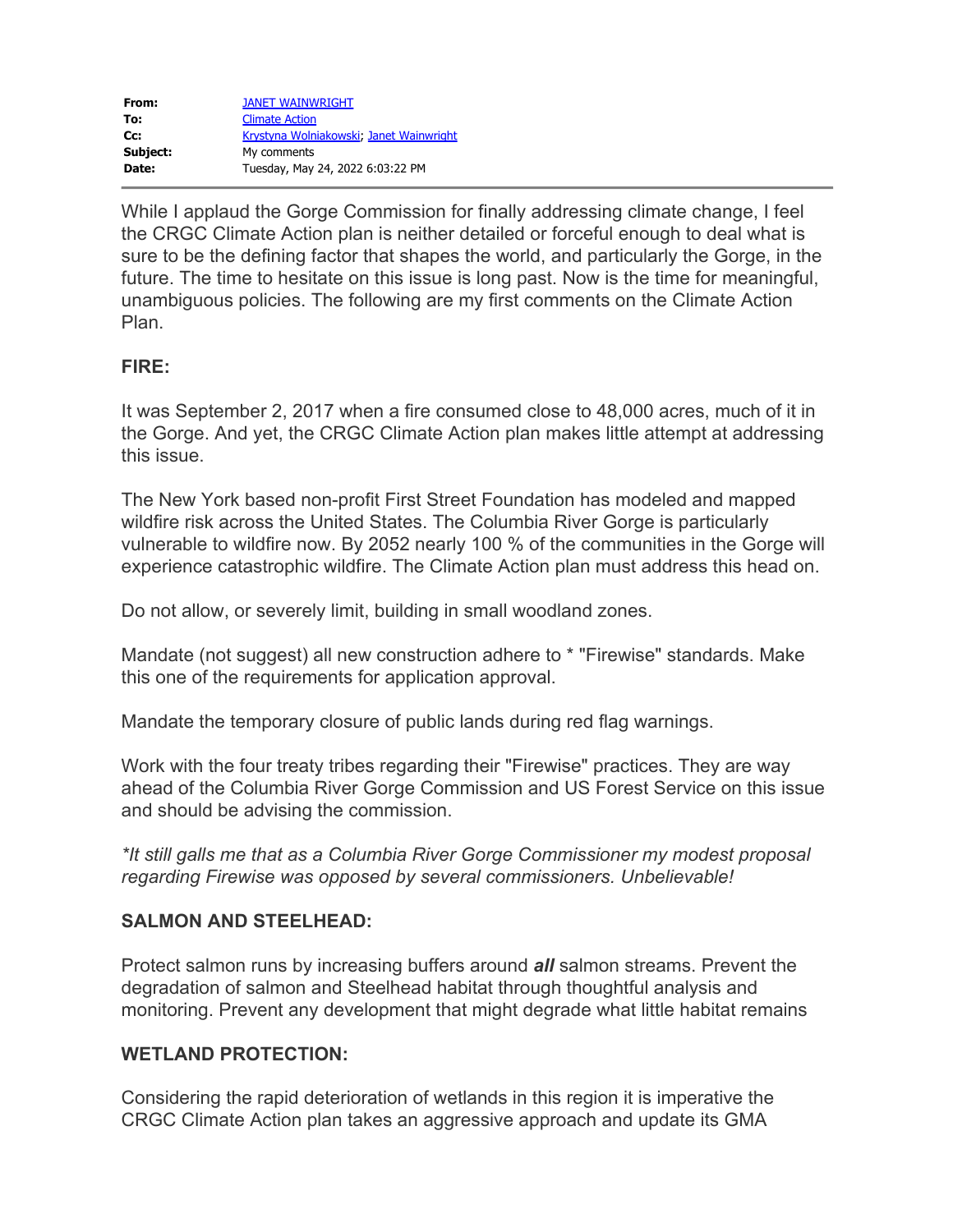wetlands policy regarding buffer zones in order to achieve **no loss of wetlands.**

# **PRIORITY HABITAT:**

Limit resource extraction from habitats that have been identified as high priority.

# **VEGETATIVE SCREENING**:

Mandate all vegetative screening be with species native to the area in the Gorge in which the construction is taking place (the eastern Gorge and western Gorge have different plant species though climate change is rapidly changing that) . This also will help to prevent the spread of invasive species.

# **INVASIVE SPECIES:**

Educate land owners about the detrimental effects of invasive species. Require management practices to avoid the spread of invasive species. Encourage biodiversity.

# **AGRICULTURAL LANDS**

Protect agricultural lands by prohibiting nonfarm dwellings on lands suited for agricultural. Limit the size of dwellings on agricultural lands.

# **TRIBAL TREATY RIGHTS**

The four tribes of the Columbia River Gorge deserve to be treated with as much, if not more, respect, than a county or town within the Gorge. The four treaty tribes have managed this land before Europeans came and they did so successfully. The Climate Action plan must emphasize and forcefully commit to protecting the right of tribal members to hunt, gather foods and fish in their usual and accustomed places. The CRGC Climate Action plan must enhance treaty rights to protect *First Foods*.

# **DEVELOPMENT**

Limit or prohibit rural residential development and do not allow accessory dwelling units which would increase carbon emissions as well as speed up climate change in the Gorge. It is obvious, more people and dwellings will have a negative impact on the climate and will also increase the chance of fire. Development can take place within urban areas.

# **TRANSPORTATION**

Transportation is one of the key reasons we have climate change, therefore it is incumbent on the CRGC that this issue be addressed. A regional approach is the only way to effectively work to systematically reduce carbon emissions. The US Forest Service is working on this issue in the waterfall corridor. We should take the lessons learned by the Forest Service and apply it to the entire region.

I will have other comments later.

Respectfully,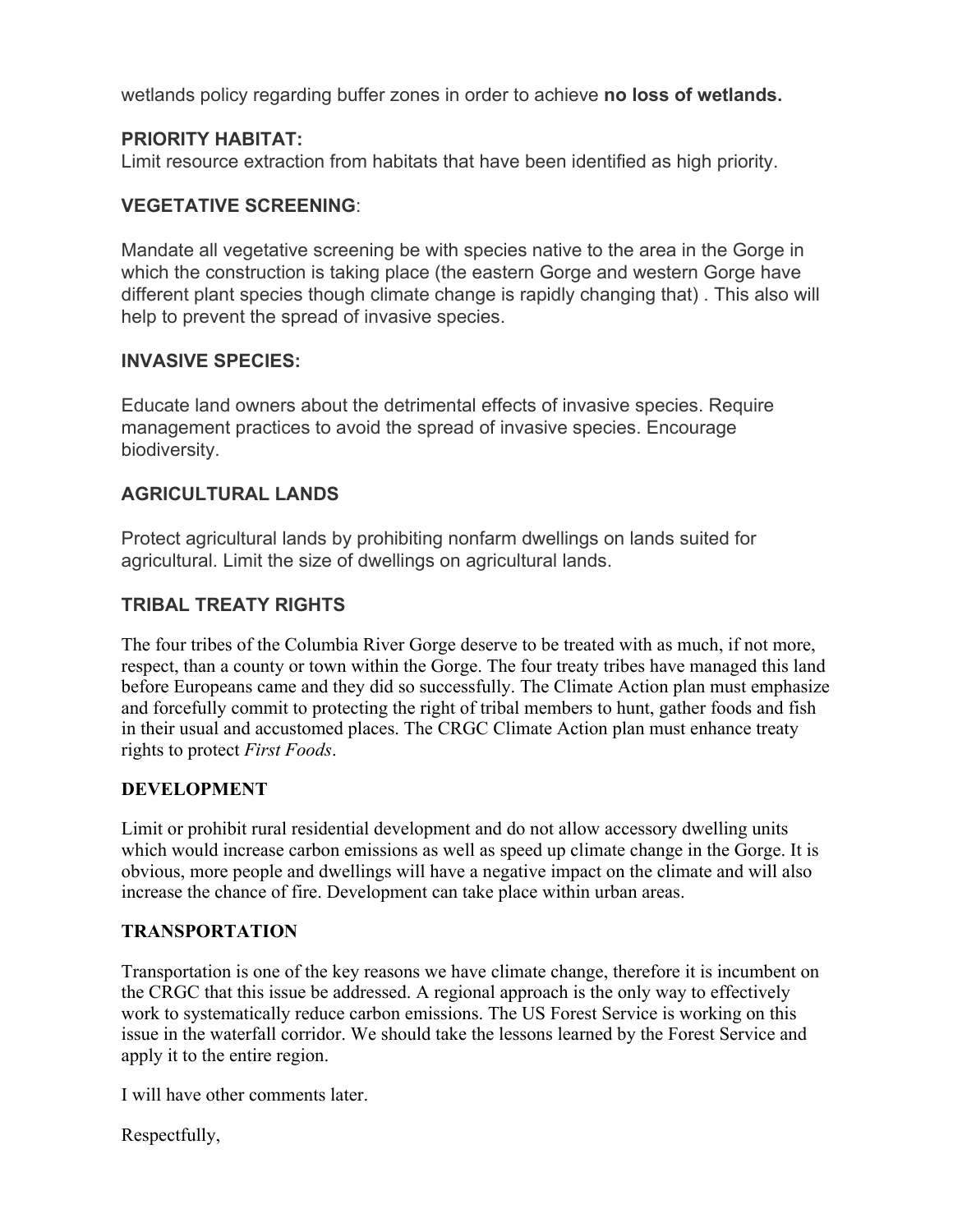Janet Wainwright

[janetwainwright@comcast.net](mailto:janetwainwright@comcast.net)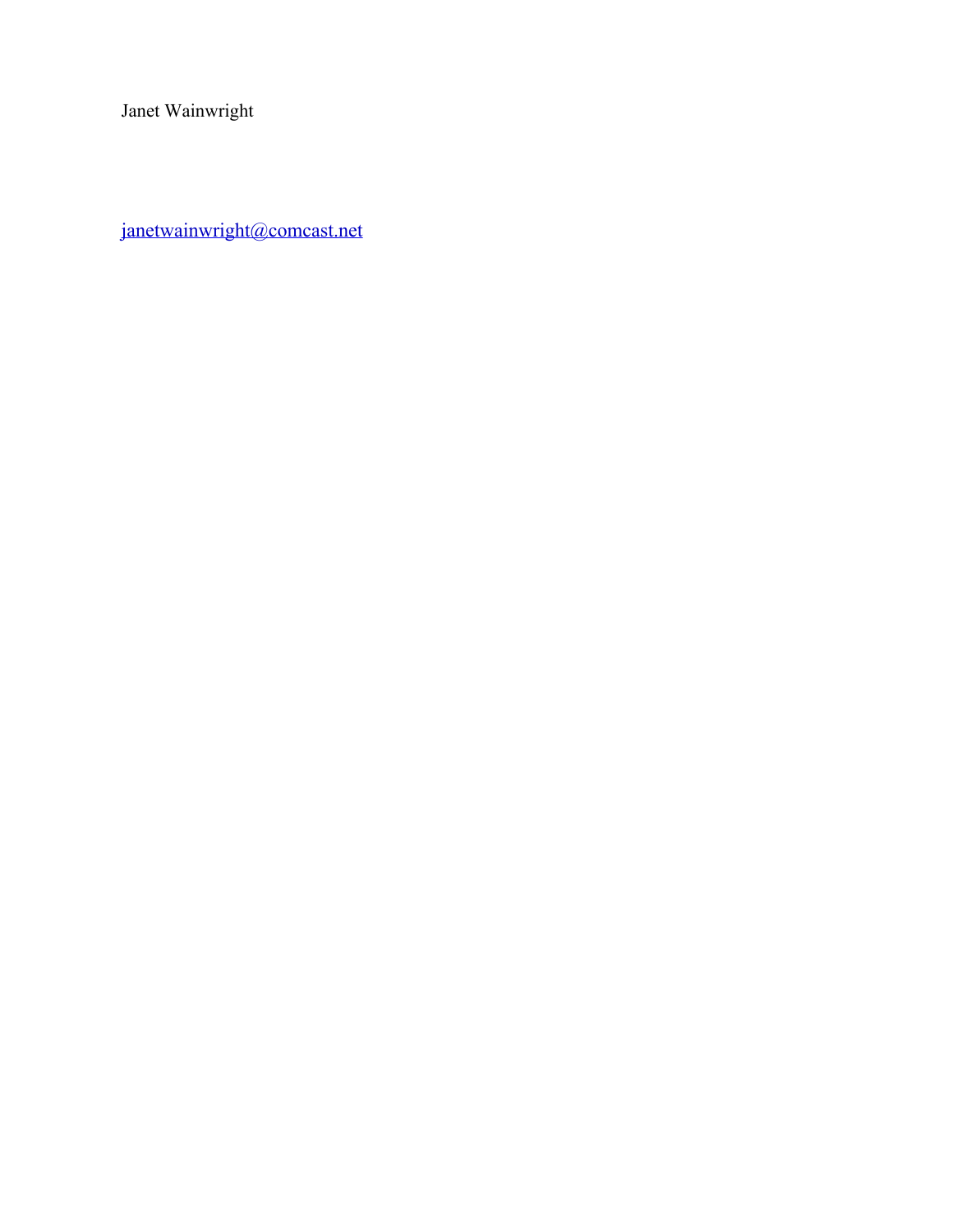<span id="page-6-0"></span>Dear Commissioners,

Thank you for the opportunity to comment on the draft Climate Action Plan for the Columbia River Gorge National Scenic Area. Developing a climate action plan that identifies and anticipates the impacts of climate change in the Columbia Gorge, with specific actions that build climate resilience, is critical to the future protection of the Gorge.

I support the Commission and the Forest Service in the development of a plan that prioritizes specific actions, such as new policies and regulations protecting sensitive resources and reducing greenhouse gas emissions. The draft plan contains a lot of good information, but is lacking in specific actions to build climate resilience. Conducting monitoring, producing studies and developing mapping tools are important, but they need to be linked to specific policy decisions that build climate resiliency in the Gorge.

The plan should not include proposals to increase residential development in rural lands, such as accessory dwelling units. The Climate Action Plan should be encouraging development to occur in existing urban areas where there is ample room for growth, not promoting sprawl into rural areas in the Gorge. It would be a travesty if the Climate Action Plan were used by development interests to expand rural residential development in the National Scenic Area.

Please include the following actions in the Climate Action Plan:

• Protect water resources by increasing protective buffers around all salmon streams and wetlands

- Protect Priority Habitat areas by designating these lands as protected open space.
- Protect forests by preventing industrial-scale clearcutting.
- Require new land uses to prevent the spread of invasive species and promote biodiversity.

• Reduce the risks of wildfires caused by new land uses and development. Restrict new residential development in woodland zones.

• Adopt new policies to protect treaty rights and traditional "First Foods."

- Prevent the loss of agricultural lands by preventing nonfarm dwellings on lands suitable for agriculture.
- Promote regional transportation solutions reducing greenhouse gas emissions.
- Prohibit the expansion of fossil fuel infrastructure and reduce reliance on natural gas.
- Prevent urban boundary expansions.

Thank you for considering these comments and adopting a plan with meaningful actions that increase climate resilience in the Gorge.

Regards, Gabrielle Geller 37 Nestor Peak Rd White Salmon, WA 98672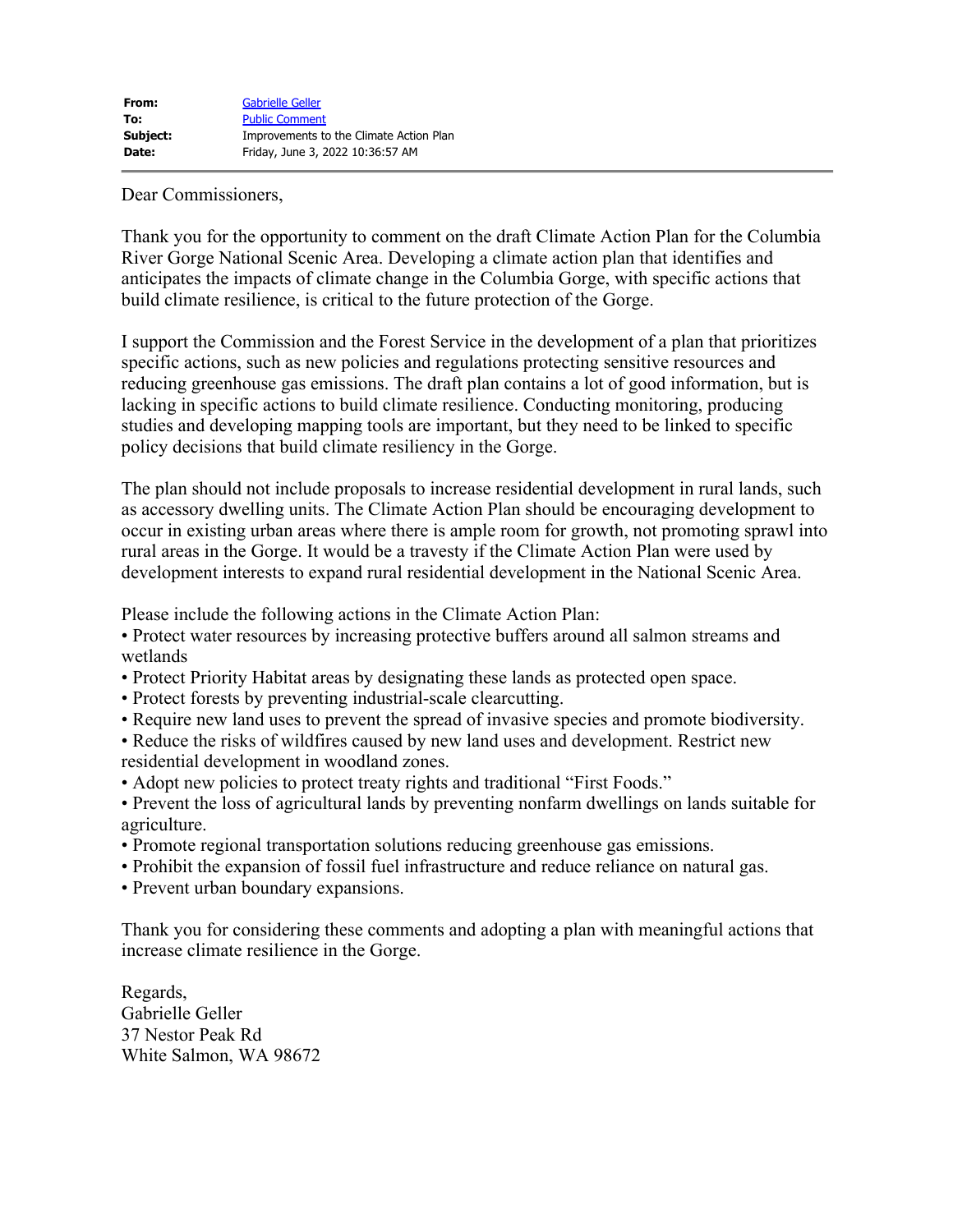**PLANNING DEPARTMENT**

<span id="page-7-0"></span>

2705 East Second Street • The Dalles, OR 97058 **p:** [541] 506-2560 • **f:** [541] 506-2561 • www.co.wasco.or.us

*Pioneering pathways to prosperity.*

June 13, 2022

Columbia River Gorge Commission PO Box #730 White Salmon, WA 98672 (Sent by email to [connie.acker@gorgecommission.org\)](mailto:connie.acker@gorgecommission.org)

Subject: CRGC Climate Change Action Plan Draft

Dear Commissioners;

Thank you for the opportunity to provide comment on the draft Columbia River Gorge National Scenic Area Climate Change Action Plan.

Given the limited window of opportunity to review and comment on the draft, I reached out directly to various partners to collect comments on the proposed policies, methodology, and anticipated impacts.

For ease of review, I have separated the categories of comment by headers and italicized and credited comments as appropriate. The intent is to share insight from subject experts on the proposed Climate Change Action Plan (CCAP) impacts and to offer recommendations to strengthen and improve policies and strategic action in the CCAP.

## **Agriculture**

The CCAP (Part I, page 17 and Part II, page 55) recommends, as a strategy to protect winter range habitat and maintain or restore connectivity, "limiting new cultivation." I could not find evidence, data, or other information in the CCAP to point to the source of this strategy or the perceived outcome or impact limiting new cultivation would have on preservation of winter range habitat.

In a paper cited by the CCAP (Halofsky, 202x) on oak woodlands, the non-climatic stressors identified for oak woodland ecosystems include "lack of fire, increased density of conifers, land development, invasive species, and urban recreation." This analysis, which is further supported by a Vulnerability Assessment for the region by the same organization identified grazing, not cultivation, if unmanaged and/or excessive, to be a contributor to the spread of nonnative grasses.

The National Climate Assessment (2018) acknowledged climate change impacts to agriculture and the wide spread impacts resulting in "large scale shifts in the availability and prices of many agricultural products". Their recommendations to address climate change, related to agriculture, included: altering what is produced, adopting new technologies, and adjusting management strategies. In speaking to subject experts, they concur that we are at a critical time of declining productivity. Given the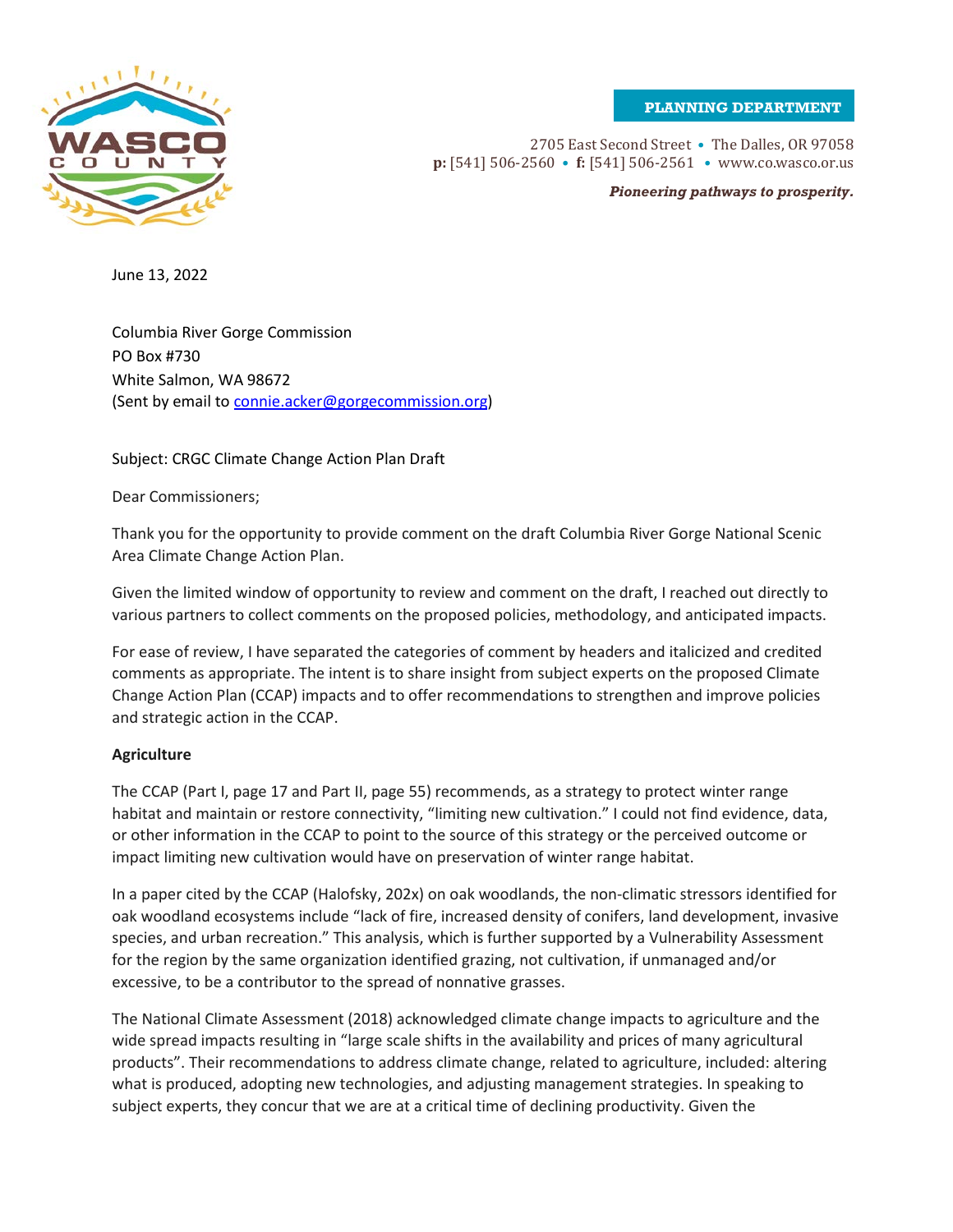preponderance of evidence (Brown, 2015) that climate change will have a direct impact on global food systems, the important contributions Wasco and other Gorge counties make to US food production and exports, and significant efforts to improve and leverage improved agriculture methods to combat climate change, removing new cultivation from our landscape appears to be the opposite of broad recommendations.

The District Manager, Shilah Olson, for Wasco County Soil and Water Conservation District (SWCD) shared concerns about limiting agricultural: *(W)e are in the midst of a global food crisis and local food systems should be prioritized. This topic should be considered and weighed carefully…Rather than limiting new cultivation, the Commission might consider incorporating food plots for wildlife as a management practice to enhance foraging habitat.* SWCD/NRCS staff added: *Cultivated cropland…provides fire breaks in these areas. (L)imiting new cultivation will likely be inconsequential in global climate change.*

CEO of Oregon Wheat, Amanda Hoey, expressed similar concerns: *Agriculture provides a means for mitigating the impacts of climate change and investing to local economies. The CRGNSA Climate Action Plan discourages agricultural production, disadvantages family farms at the expense of recreational uses/tourism and does not consider the research being conducted on agriculture's contributions to mitigating climate change. The Gorge Commission should be crafting plans and policy that supports ag production and lessens the burden to family farm operations, particularly as we face global food insecurity.*

*The agriculture industry has made substantial investments into research on soil health and climate impacts, leveraging research partners and federal funding to address challenges for ag producers. In the wheat industry, specific investments to research include:*

- *Soil Health/Carbon Center (\$1.5 million)*
- *Resilient Dryland Farming (\$2 million annual)*

*• Variety development adapted to changing environments and conditions (\$800,000 to \$1 million annually)*

Ms. Hoey has shared additional information about these critical research efforts that showcase the investment the agricultural community is currently making to combat the impacts of climate change:

## *Resilient Dryland Farming: \$2M annual funding, beginning in FY2019*

*Dryland wheat farming on the eastern side of the Gorge is constrained by low annual rainfall, which is close to climatic limits of production. Therefore, the regional economic sustainability is extremely vulnerable to changes in rainfall patterns, increased drought duration, and warmer growing seasons. The Resilient Dryland Farming Initiative was proposed by Oregon wheat producers to work with Oregon State University and USDA Ag Research Service on cropping systems. It was initially funded in fiscal year 2019 and has a \$2 million annual allocation.*

## *Soil Carbon Center: \$1.5M in FY2021*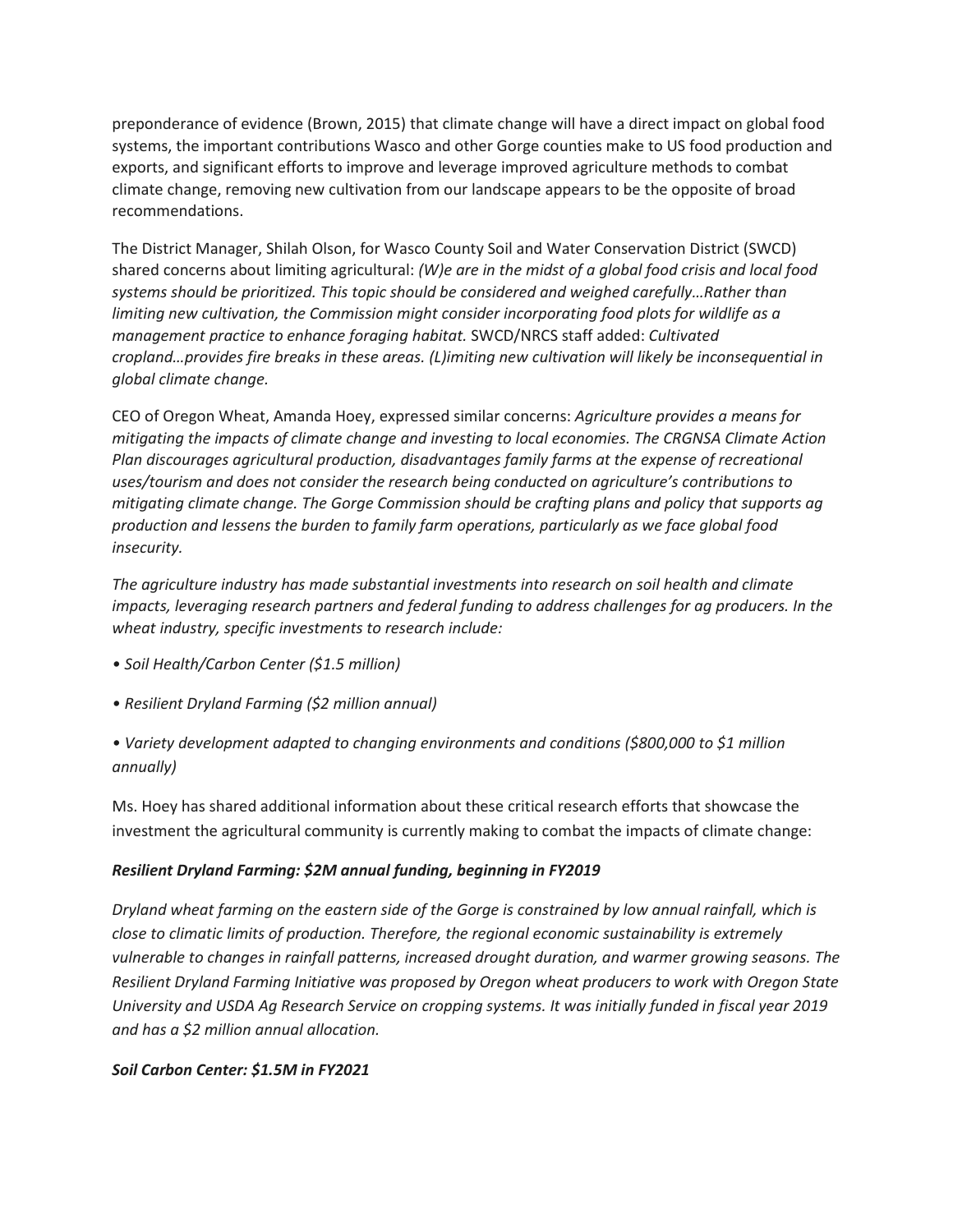*Seeing the benefits of the resilient dryland farming research, the wheat producers advocated to establish a Soil Carbon Research Center at the USDA Agriculture Research Services, Pendleton Agriculture Research Center. Of particular value were the long term cropping system studies established as far back as 1931 at the research station, the wide-ranging expertise of the current faculty, and the close relationships forged between regional farmers and USDA ARS and OSU researchers. Through legislative support, \$1.5 million in federal funding was secured in FY 2021 to establish the center. Funds evaluate effects of dryland crop production in Oregon on emissions and provide information on effective cropping systems that benefit carbon, nitrogen, and water dynamics, crop productivity, and economic outcomes. The Center focuses on:* 

*• Assessing and monitoring long term and future changes in soil carbon levels resulting from existing and improved agricultural management practices:* 

- *Quantifying gaseous carbon emissions from dry cropland used for production of cereals, legumes, and oilseeds;*
- *Establishing rates of soil carbon accrual and sequestration in the landscape at the regional level, and*
- *Investigating novel pathways towards increasing the sustainability of dryland crop production.*

#### *Oregon Wheat Commission: Roughly \$1M annually*

*Wheat producers 'tax' themselves in the form of assessments and with those dollars, about \$1 million goes to research projects annually. The bulk goes to evaluation and development of new high yielding disease resistant varieties. Funds are allocated directly through University partnerships for primary research in plant pathology work, weed control programs, and continuation of critical disease research. This research has led to the development of more drought tolerant varieties, requiring fewer inputs for management.*

The National Climate Assessment acknowledges that preservation of agricultural land for agricultural purposes has benefits. It safeguards the lands from conversion to urban uses, helps to ensure the livelihood and sustainability of rural communities and economies, and offers "one of the few sectors with the potential for significant increases in carbon sequestration to offset GHC emissions" (2018, p. 397). While the CCAP cites OHA statewide data on GHC emissions, it also doesn't consider the many regional practices that serve as a benefit to our environment including: no till policies for water and soil retention, significant investments in riparian area restoration and improvement, active land management to prevent catastrophic hazard events or invasive species, and significant investment in research that can provide tools like improved carbon sequestration. The literature suggests that "danger is that action taken on agricultural emissions might reduce the focus on decarbonization" or other measures that, while allowing for short term gains, will result in us being "climatically worse-off" (Lynch, p. 9, 2021).

Some of the farmlands, specifically orchards, within the National Scenic Area in Wasco County that are identified as deer and elk winter range actually have historic land use patterns and agricultural practices that the Oregon Department of Fish and Wildlife have deprioritized for habitat. Wasco County recently went through a significant Goal 5 updated with deer and elk winter range outside the National Scenic Area to better protect habitat from one of the more significant concerns, conversion of agricultural land to non-agricultural uses. Agricultural uses, specifically grazing and wheat production, have been long held to be non-threatening to deer and elk winter range, which is why we were able to adopt exemptions for agricultural activities in our non-National Scenic Area lands. What the update did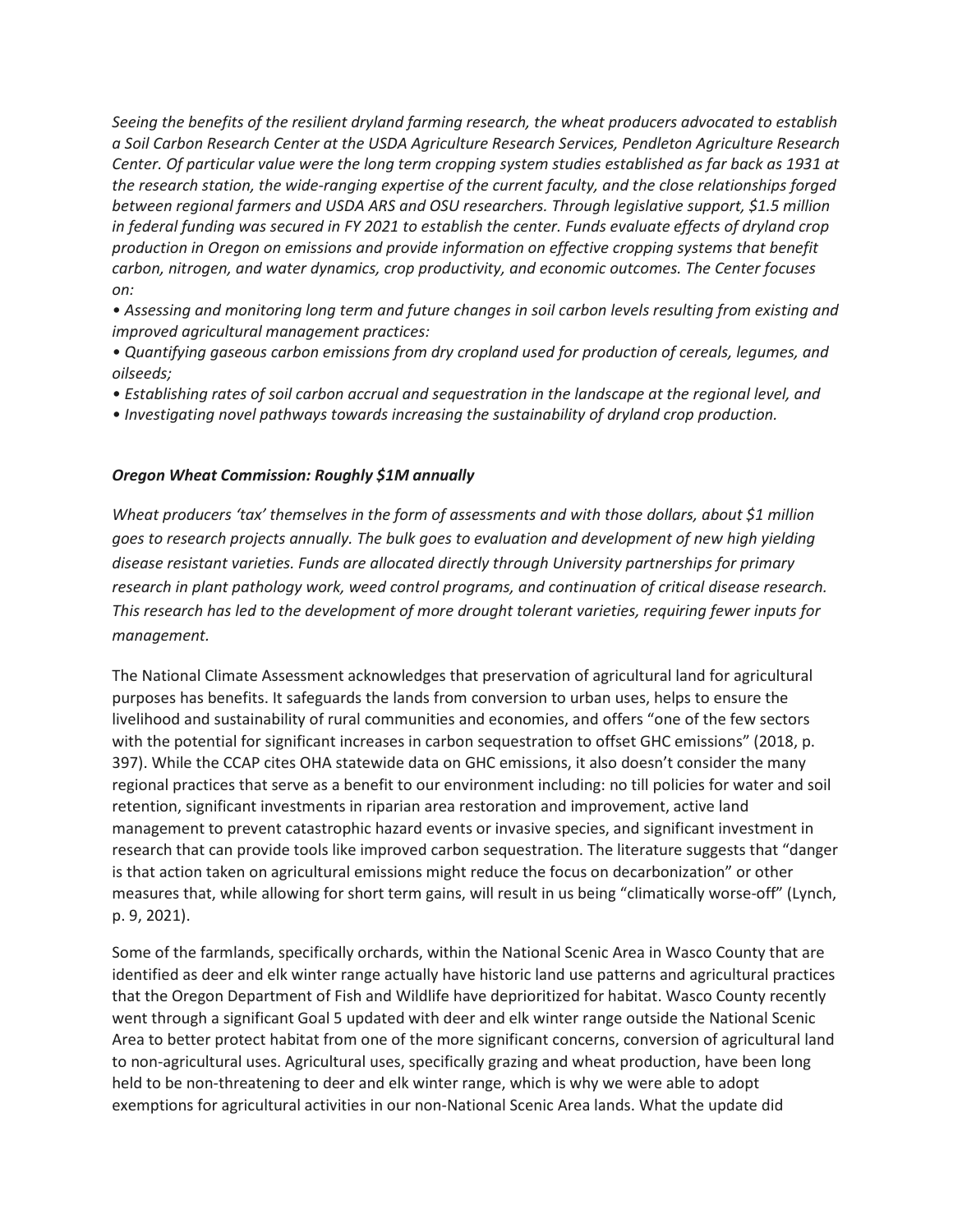address was conversion to non-resource uses, like commercial renewable energy projects. It is not hard to see how a limitation on farming might result in increased conversion of farm land. It has been ODFW's position that most agricultural land in Wasco County, and local farming practices, actually help to protect and preserve wildlife habitat and that the larger threat is conversion of land to more urban uses, including certain types of recreation uses.

The assumption that restricting new agricultural activity will rehabilitate long term wildlife habitat and migration paths is not based on significant evidence in current research. A literature review (Konig, 2020; Bergstrom, 2017; Carter, 2020; Chapron, 2020; Foley, 2005; Jordan, 2020; Madden, 2004; Martin, 2020) suggest that the dominant paradigm in understanding agricultural practices and wildlife is coexistence, and that there is "no one size fits all solution" (Jordan, p. 793, 2020). I would urge the Columbia River Gorge Commission to reconsider policies that unnecessarily restricts agriculture in deference to the subject experts, and look for alternative ways to achieve resiliency in winter range for deer and elk including those recommended by our partners.

One recommendation in the plan is to consider best management practices or requirements for new agricultural uses. Shilah Olson provides the following: *These services are provided by both the SWCD and NRCS, and I would recommend the Commission to tie back to the work we are already doing by requiring individuals seeking new agricultural uses to obtain an approved management plan through either the local SWCD or NRCS.*

Amanda Hoey addresses current farm management practices in Wasco County that benefit the environment, including low intensity tillage and precision agriculture, which reduce output of Co2 and fuel usage, respectively. Oregon Wheat *encourage the Commission to have conversations with producer associations who are integrally engaged in research on climate mitigation in agricultural systems, become familiar with the practices in use for production systems used in farming operations in the Gorge and avoid prescriptive practices such as cover cropping not well adapted to the lower rainfall areas that are not grounded in the current research being done for agricultural management in relation to changing climates.*

## **Recreation**

Recreation is minimally identified in the CCAP as having an impact on increased congestion and greenhouse gas emissions. However, as works cited in the CCAP indicates, it also needs to be scrutinized for its broader impacts to sensitive lands. The Vulnerability Assessment for the region specifically identifies recreation as a "stressor" on habitat and wildlife. Another article cited by CCAP (Monz et al, 2020) identifies recreation trends of "increased use and associated disturbance" as having "cumulative effects" that have a "combined influence…greater than that from any single component effect" and states that the many "current threats associated with nature-based tourism are likely to be amplified by climate change". These concepts, or policies to combat identified stressors and impacts, are absent from this plan.

Our partners at the Wasco County Forest Collaborative provided the following comments: *"The single largest source of carbon dioxide pollution and environmental degradation on the east side of the Mount Hood National Forest is human recreation. Recreational users start fires, intentionally and unintentionally, that may threaten communities, drinking water, and critical habitat. Recreational users also disrupt patterns of wildlife use. Trails and roads contribute to sedimentation of streams. Addressing these issues is critical to finding a balance between the multiple values forests provide."*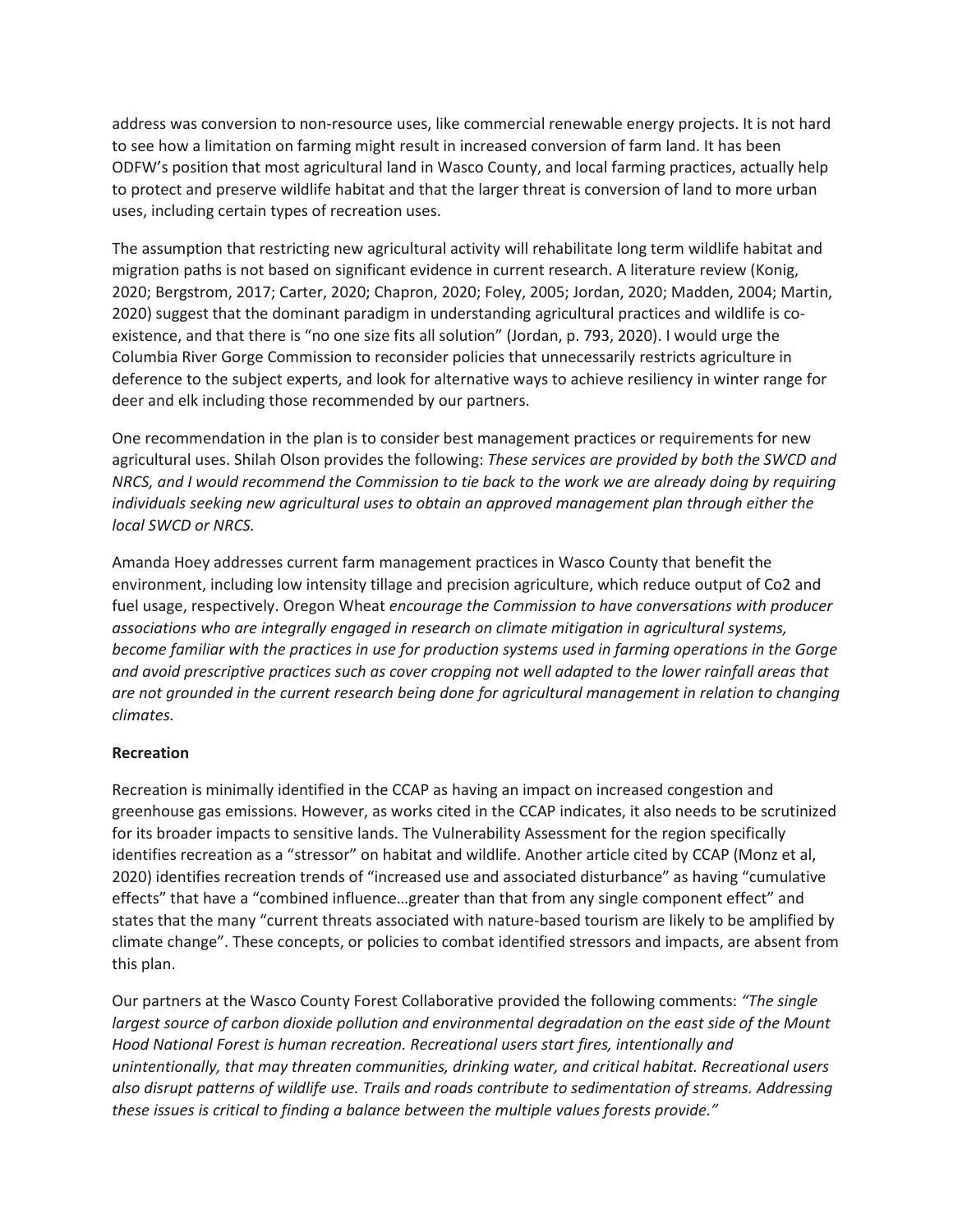Works cited in the CCAP, input from key stakeholders, and other literature related to climate change (Chan, 2020; Aguiar, 2013; Dundas, 2020; Loomis, 1999; Mendelsohn, 1999; Obradovich, 2017; Richardson, 2005; Hall, 2005; Irland, 2001; Hewer, 2018; Miller, 2022) identify the considerable impact climate change will have to recreation which, in turn, will have an impact on the environment including habitat and wildlife. It is imperative this plan identifies policy to support recreation managers in the National Scenic Area with the "management challenges" they face in this uncertain future (O'Toole, 2018). This may include reducing or eliminating access to sites "vulnerable to climate induced risks", planning for impermanence with temporary structures, reducing permitting barriers to allow for improvement and resiliency of existing facilities, and developing "communication tools that inform visitors of the reality of environmental change" (O'Toole, 2018). Considering that many of our treasured and sacred places in the Columbia River Gorge National Scenic Area already suffer from being "loved to death" (Gorman, 2019; Pesanti, 2017), it is imperative any climate action plan addresses a future where access may be in higher demand with more limited resources.

The CCAP (Part 1, page 19) identifies recreation as significant impact to talus slopes, but does not make recommendations to limit recreation activities in these areas. The focus on other land uses to the exclusion of recreation is not supported by evidence or rationale.

The plan must acknowledge the climate induced risks to recreators that have an impact on local emergency services and infrastructure and the impact visitors have on our habitat and wildlife. Time used permits, similar to those instituted on Federal lands in the Waterfall Corridor, are one example of a possible strategy to reduce overuse and impacts to both local services and wildlife.

#### **Forest Zones**

Wasco County is strongly in support of reducing permitting barriers for forest resilience treatments. This has been a long standing request from many of our partners, and they have some recommendations for how to best achieve this policy.

Shilah Olson, of SWCD, states: *I was glad to see the suggestions to streamline permitting for conservation activities, as that is an area of frustration for us working in voluntary conservation. Our projects are designed to protect, restore, and enhance the environment utilizing best management practices and yet we find permitting and/or land use reviews and approvals to be a frequent challenge.*  Ms. Olson indicates a "strong preference to see voluntary incentives" over regulatory measures.

Andrew Spaeth, of the Wasco County Forest Collaborative, states: *The scenic area should be prioritizing forest restoration and wildfire risk reduction over things like aesthetics, which seem less objective and important in the face of climate change, wildfire, and drought.*

The CCAP continues the recent updates to the Management Plan to limit dwellings in the forest zone. The Oregon Land Use Planning Program makes a distinction between forest dwellings, or dwellings used in conjunction with forestry operations, and non-forest dwellings in forest zones. Forest dwellings, like farm dwellings, help maintain the sustainability and management of forestry operations. By indiscriminate elimination of the opportunity for new dwellings in the forest zone, the unintended outcome is to exclude potential for new forestry operations, including restoration or active management, to be developed when they rely on siting a home in conjunction with forestry activity. I encourage the Commission to consider evaluating a modified approach to allow for forest dwellings, in conjunction with forestry operations, to allow for management of forest lands.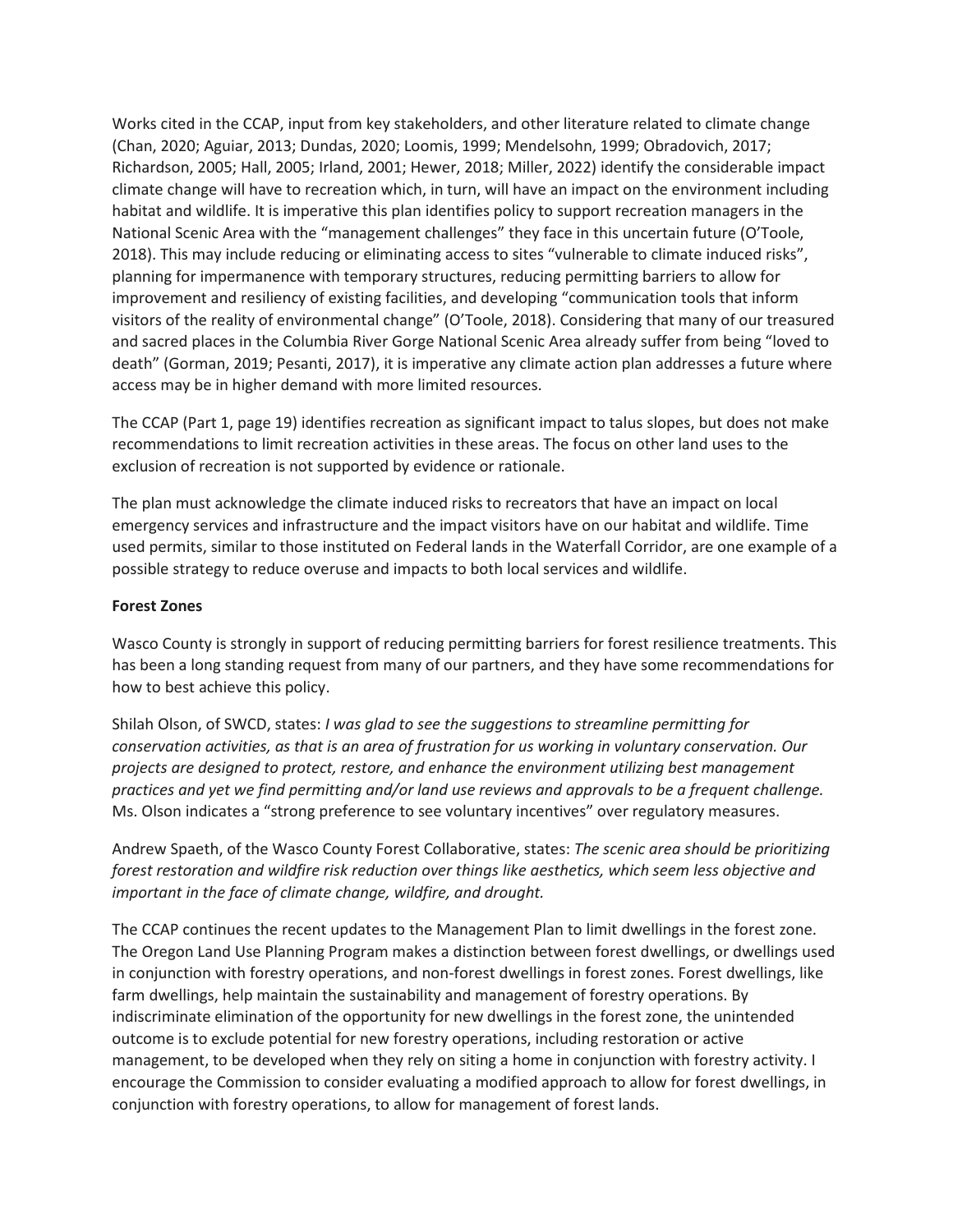We support efforts to reduce wildfire risk. Many efforts are currently underway in Oregon to inventory and develop new criteria for development of properties within the Wildland Urban Interface (WUI). Several strategies have been recommended by the Oregon Department of Forestry, Wasco County Forest Collaborative, and the Wasco County Community Wildfire Protection Plan Steering Committee, including: hardening practices, defensible space, fuels reduction, and forest restoration treatments. I would encourage CRGC staff to participate in ongoing statewide efforts to ensure for consistency, eliminate redundancy, and to follow subject experts and best available data on current recommendations.

Kristin Dodd, Unit Forester for the Oregon Department of Forestry, encourages CRGC to work with the Oregon Department of Forestry, the Oregon State Fire Marshal's Office, and the OSU Extension office to advance efforts. Ms. Dodd also shares a concern, related to wildfire hazards, about the blanket policy for trees to be used for scenic screening: *While I recognize that screening trees are required to protect the scenic view aesthetics in the Columbia River Gorge, there is a wildfire risk associated with this requirement, in my opinion. My concern is that the location of certain screening trees is in a place that would not align with defensible space standards for mitigating wildfire threats to homes and structures. Often times, these trees are dead, causing more concern with mitigating fire risk to the structure. Also, they aren't allowed to be cut and if they are, replacement trees are required to be planted. That said, I do understand and recognize that the placement/location of screening trees may not be a wildfire threat across the board.*

## **No Net Loss Oak Woodlands**

Wasco County appreciates CRGC efforts to protect oak woodland habitat. However, we share some concerns about the recommended policies with subject experts.

Andrew Spaeth from the Wasco County Forest Collaborative provided the following comments on this policy: *I think we'll see Oak expand in its range as a result of climate change and a hotter/drier future. No net loss applied in this context is somewhat confusing. Oak systems are going to shift and move across the landscape, which is different than wetlands where this type of policy perhaps came from. The primary threats facing oak are 1) conifer encroachment and 2) human-related development. Restoring oak habitat through active management (thinning, rx fire) should be our top priority. There are often cobenefits to that work including improved wildlife habitat and reduced risk of uncharacteristic wildfire. Finding a balance between development and habitat loss seems more challenging, especially given the affordable housing crisis we're facing.*

Kristin Dodd, Unit Forester for the Oregon Department of Forestry, also provided comments on the no net loss oak woodland policy proposed: *While I agree with the overall concept of retaining oak woodlands, I also think that in order to improve oak woodlands and mitigate fire hazards, we should be able to remove some oak trees…removal would be tied to goals, strategies, and plans for oak habitat restoration and improvement.*

Wasco County Planning staff has shared that the no net loss of oak woodland acres or functions can be difficult to do outside of a development review or without a development permit in place. We would also echo Mr. Spaeth and Ms. Dodd's concerns that a no net loss policy may have the unintended consequence of prohibiting active management and restoration activities. It is not uncommon for our woodlands to be ravaged by fire or disease, in which case it's critical to mitigate through thinning and removal. It will be important to have a more dynamic policy that can engage continuously with a variety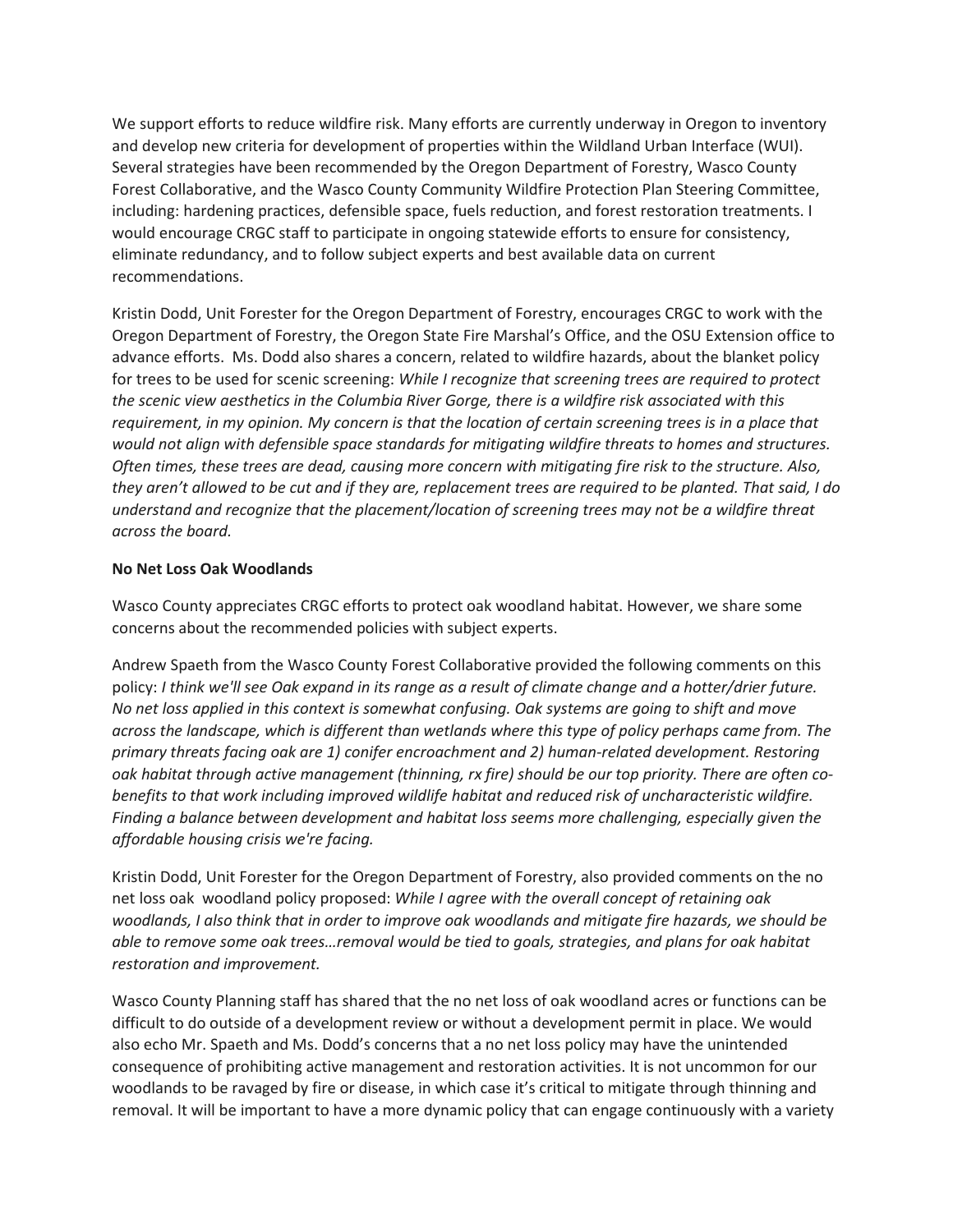of subject experts to evaluate individual oak woodland stands and habitat to assess a case by case strategy for preservation, restoration, and management.

## **Wetlands, Streams, and Riparian Areas**

Part I, page 13 of the CCAP references partnerships with state and federal agencies related to Total Maximum Daily Load (TMDL) standards. Wasco County currently administers two TMDL implementation programs for our County, including the Miles Creek Subbasin which consists of tributaries that feed into the Columbia River, and pass through the National Scenic Area. Our implementation program consists of a variety of efforts from the Planning Department, Soil and Water Conservation District, the Household Hazardous Waste and Recycling Program, Code Compliance, and other partners. We are required by the Oregon Department of Environmental Quality to report on our efforts annually as the Designated Management Agency (DMA). I would encourage CRGC staff to reach out to local jurisdictions, including urban areas, to learn what we are already doing locally to address TMDL goals.

The CCAP recommends increasing stream buffers. Current stream buffers are consistent with state and federal requirements and best available data, so it is not clear what the foundation for across-the-board increases are or what the benefit would be. In Wasco County, the majority of properties with riparian areas contain steeper slopes and/or heavy vegetation that deters development due to higher costs. We would encourage a thorough analysis of existing development near delineated wetlands/streams/riparian areas to identify existing patterns before making policy revisions.

No wetland loss is recommended for GMA wetlands. As we commented during Gorge 2020, this has unintended impacts. Former Director Angie Brewer commented on September 8, 2020: *Requiring a standard of No Loss equates to no maintenance or modifications of critical infrastructure, posing an unnecessary safety risk and undermines our regional resilience for natural hazards planning.*

## **Mining**

The CCAP extends the theme from the Management Plan update (Gorge 2020) to reduce or eliminate all mining in the National Scenic Area. While the plan focuses reduction in areas with talus slopes, we would encourage analysis to ensure that those mining sites are not critical to regional and local infrastructure.

Arthur Smith, Wasco County Public Works Director states that eliminating existing aggregate pits from the National Scenic area *would work directly against…objectives—increased GHG emissions as we truck in the aggregate from other pits that are located many miles away.* Mr. Smith provides the following hypothetical to illustrate the issue: *the county rock pit in the NSA on Sevenmile Hill is shut down. To serve The Dalles and Mosier area, I now need to haul rock from our next closest pit - Tygh Valley. This is an increase of at least 30-45 miles one way. These increased haul miles would be diesel burning dump trucks, not EV vehicles (there are currently no EV dump trucks available on the market). My Google research found that a truck emits anywhere between 160 to 400 grams of CO2 per mile. So, every extra mile that trucks are forced to travel make significant increases in the GHG emissions.*

## **UGB/UGA Expansion**

The CCAP advocates for new policies related to UGB/UGA expansions to include "consideration of equity impacts and greenhouse gas emissions." This is not operationalized in a way that can provide a clear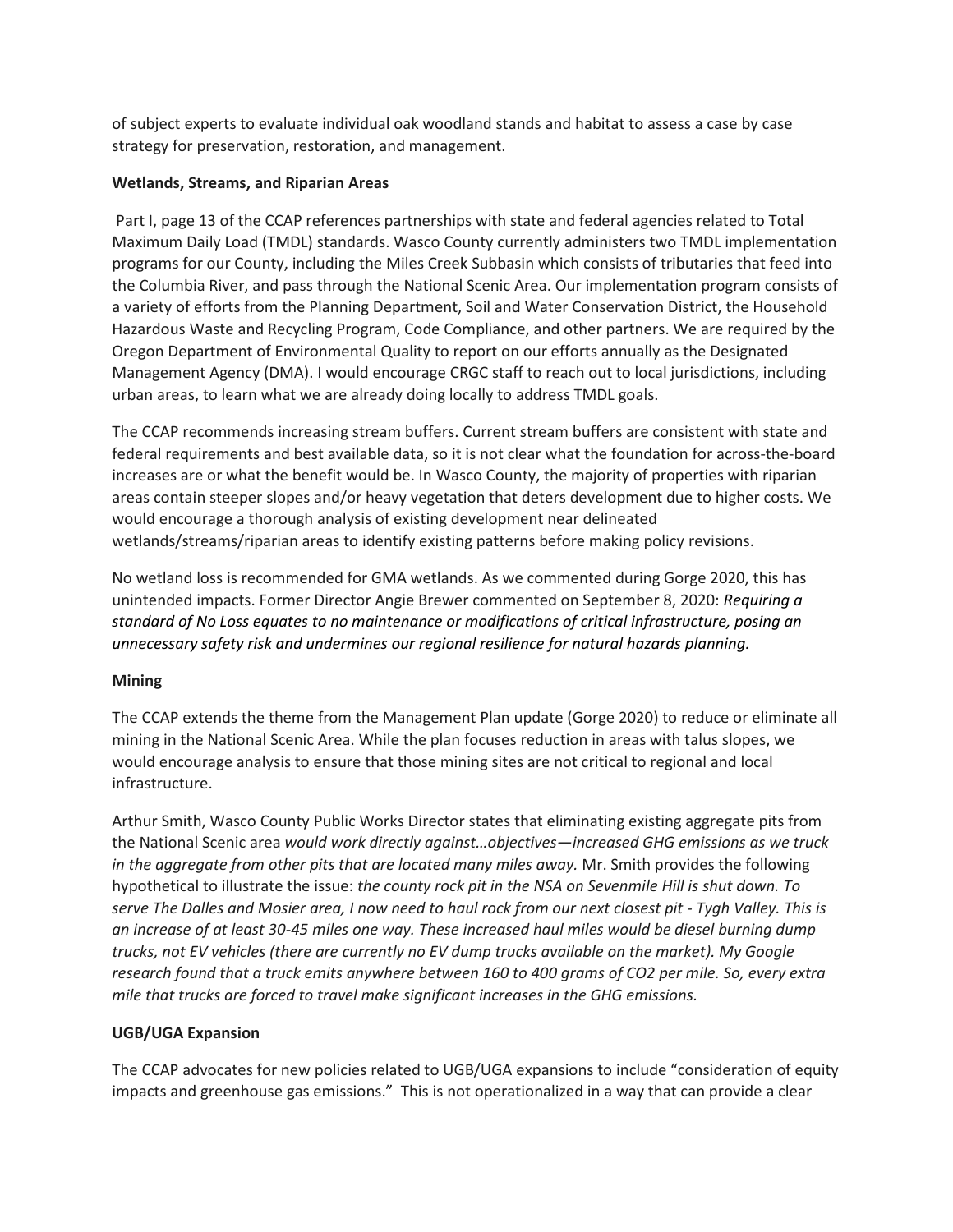understanding of the methodology or potential impacts of such policies. We encourage the Commission to remove this policy recommendation until such a time a methodology for these policies are clearly identified and can be understood to ensure for a clear process by which jurisdictions may request a UGA expansion.

## **Diversity, Equity, and Inclusion (DEI)**

Wasco County supports the emphasis on improving outreach and engagement with all citizens and impacted parties on new policies and regulations in the National Scenic Area. We support the CCAP's goal to encourage participation from youth, indigenous, and non-English speaking immigrant populations. While Wasco County is aware CRGC staff is currently engaged in a concurrent DEI plan, we have some specific recommendations for inclusion in the CCAP.

First, we would like to see the acknowledgement that people in poverty are one of the populations of people most impacted by Climate Change (OHA Report; Oregon Climate Change Adaptation Framework). Second, we encourage language to be modified to be more inclusive of non-immigrant minority populations. Finally, we strongly advocate that CRGC adopt, as consistent with the intent of the National Scenic Act and bi-state compact, the more restrictive Oregon Statewide Goal 1 regulations with regard to citizen involvement, including newspaper notices and mailed notices that adhere to Oregon Revised Statutes 215.503. The current recommendation in the CCAP for achieving increased engagement is coordination with a few non-profit groups. To reach the broadest amount of people, including those in poverty that have limited access to the internet and may not be connected with identified non-profit organizations, it is necessary that all impacted landowners receive early and ample notification.

## **Methodology and General Formatting**

Finally, we have a few concerns related to the transparency of methodology on which policy recommendations are made. For ease of summation, I have bulleted our concerns followed by recommendations.

- The claim that "Planners can assess oak condition and function" assumes a level of training and knowledge about trees and environmental conditions that exceed the ordinary education of planners. In practice, planners rely on subject experts to provide comment on a variety of resources, including trees. The shift in policy to place that responsibility on planning staff is tantamount to an unfunded mandate that will require significant investment of education in training staff or hiring a qualified expert. We would ask this policy statement be removed from the draft.
- There is sufficient discussion in the CCAP of "climate resilient lands" but County staff has not had the opportunity to review draft maps, methodology, or even a definition of what determines climate resiliency. There are also some assumptions in this section that land trusts and public entities are better stewards than private ownership, recommending a conversion of these lands to quasi-public or public. I would like to understand the methodology for these statements and how local jurisdictions will be compensated for potential exaction claims and the loss of tax base.
- The VSI monitoring model should be completed, prior to the final adoption of the CCAP draft, so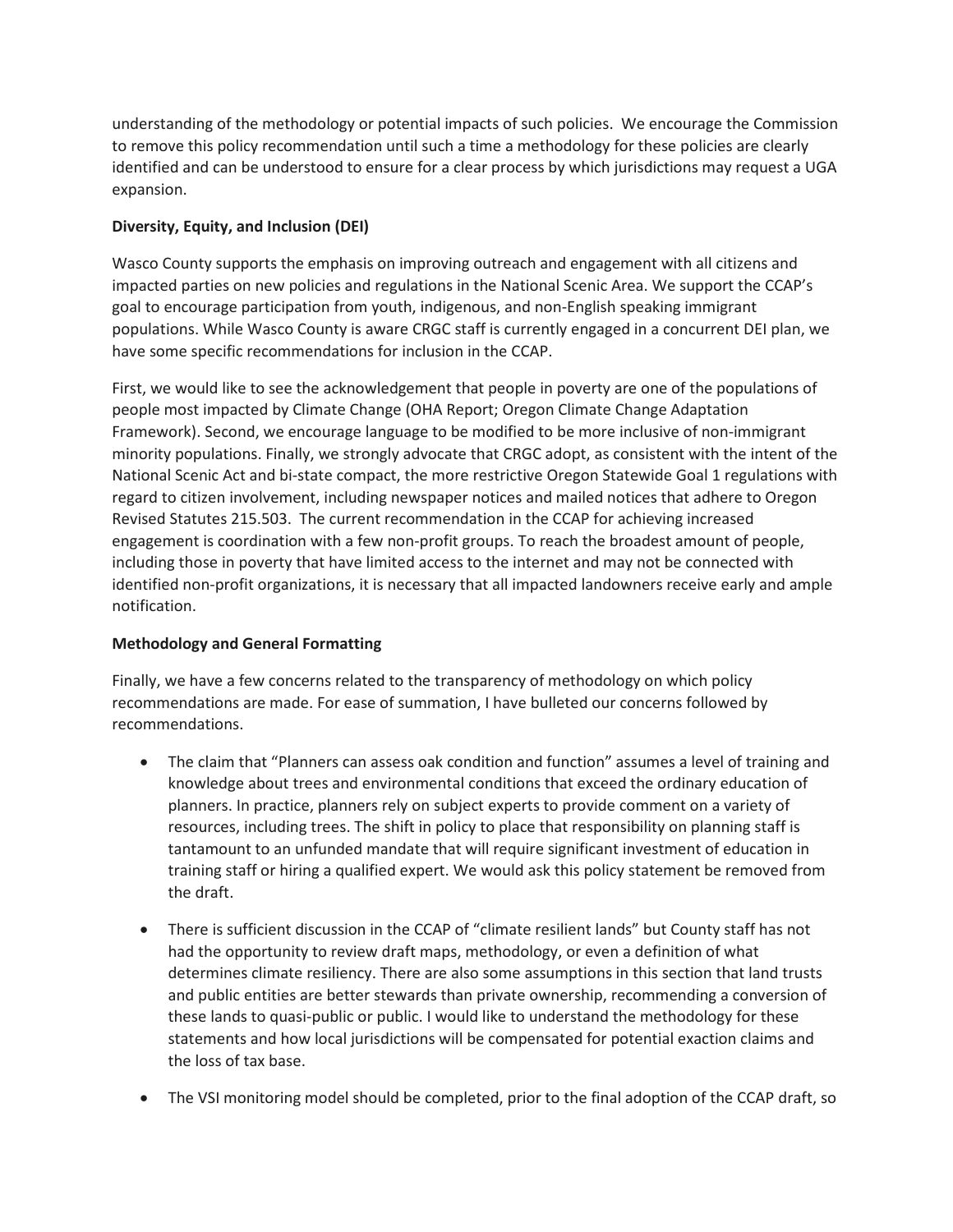that all partners may evaluate the methodology and potential impacts.

• The maps inserted throughout the document are unreadable at the current scale.

Thank you for the opportunity to provide comment and recommendations to strengthen the Columbia River Gorge National Scenic Area Climate Action Plan.

Sincerely,

Dunge S

Kelly Howsley Glover Wasco County Planning Director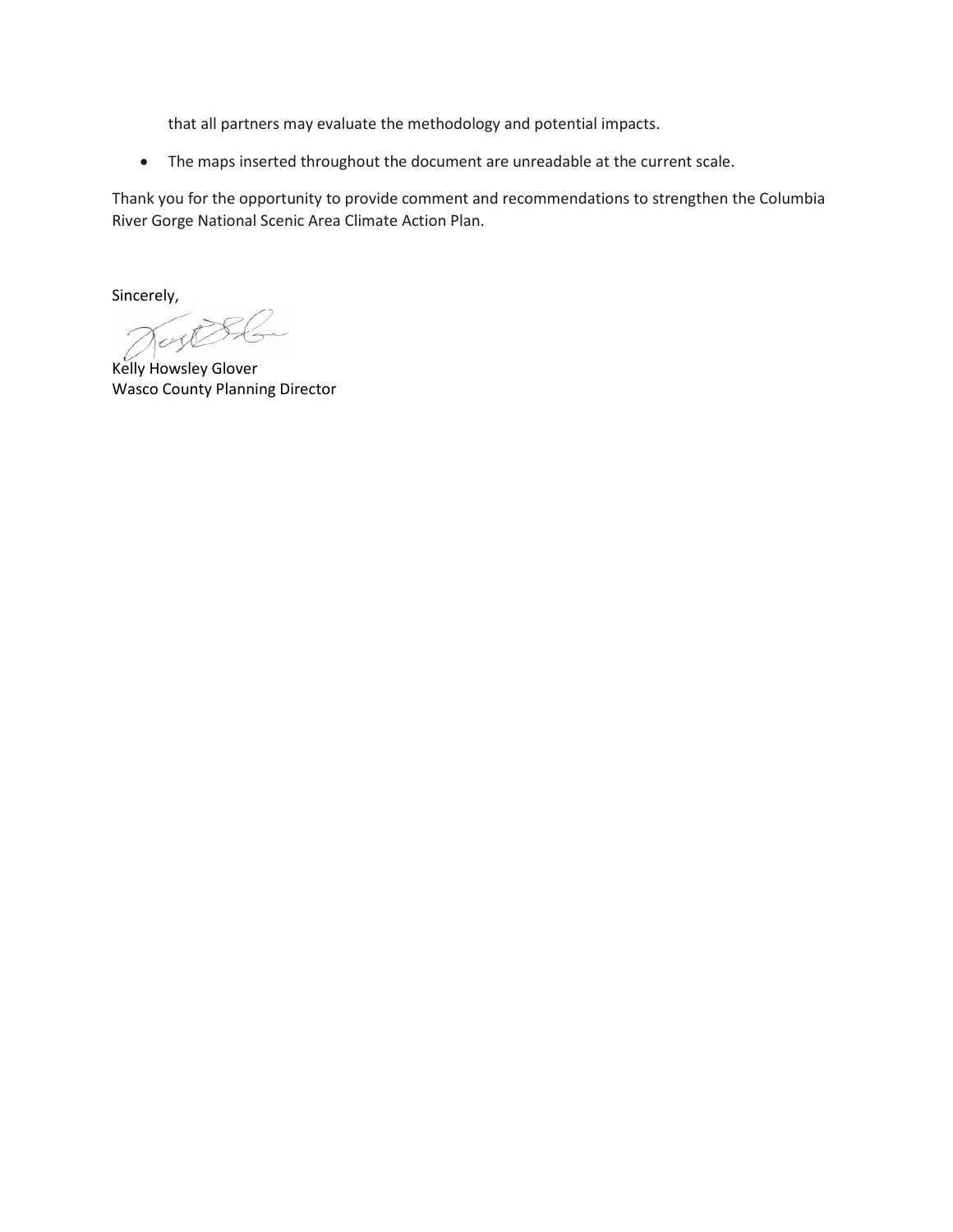#### **Bibliography**

Aguiar M, Hurst E, Karabarbounis L. 2013. Time use during the great recession. Am Econ Rev 103(5):1664–1696

Askew, A..; Bowker, J. M. 2018. Impacts of climate change on outdoor recreation participation: Outlook to 2060. The Journal of Park and Recreation Administration. 36(2): 97-120. 24 p. [https://doi.org/10.18666/JPRA-2018-V36-I2-8316.](https://doi.org/10.18666/JPRA-2018-V36-I2-8316)

Bergstrom BJ. 2017. Carnivore conservation: shifting the paradigm from control to coexistence. *Journal of Mammalogy* **98**: 1– 6.

Brown, M.E., J.M. Antle, P. Backlund, E.R. Carr, W.E. Easterling, M.K. Walsh, C. Ammann, W. Attavanich, C.B. Barrett, M.F. Bellemare, V. Dancheck, C. Funk, K. Grace, J.S.I. Ingram, H. Jiang, H. Maletta, T. Mata, A. Murray, M. Ngugi, D. Ojima, B. O'Neill, and C. Tebaldi. 2015. Climate Change, Global Food Security, and the U.S. Food System. 146 pages. Available online at [http://www.usda.gov/oce/climate\\_change/FoodSecurity2015Assessment/FullAssessment.pdf.](http://www.usda.gov/oce/climate_change/FoodSecurity2015Assessment/FullAssessment.pdf)

Burke M, Emerick K. 2016. Adaptation to climate change: evidence from US agriculture. Am Econ J Econ Policy 8(3):106–140

Carter NH, Baeza A, Magliocca NR. 2020. Emergent conservation outcomes of shared risk perception in human-wildlife systems. *Conservation Biology* **34**: 903– 914.

Chan, N.W., Wichman, C.J. 2020. Climate Change and Recreation: Evidence from North American Cycling. Environ Resource Econ 76, 119–151. https://doi.org/10.1007/s10640-020-00420-5

Chapron G, López-Bao JV. 2020. The place of nature in conservation conflicts. *Conservation Biology* **34**: 795– 802.

CMW Adaptation Partnership. Vulnerability Assessment Summaries. Retrieved: http://adaptationpartners.org/cmwap/docs/CMWVulnerabilityAssessmentSummaries.pdf

Dundas SJ, von Haefen RH. 2020. The effects of weather on recreational fishing demand and adaptation: implications for a changing climate. J Assoc Environ Resour Econ 7(2):209–242

Foley JA, et al. 2005. Global consequences of land use. *Science* **309**: 570– 574.

Gorman, K. 2019. "How Much Love is Too Much for the Gorge." June 19, 2019, Friends of the Gorge. Retrieved[: https://gorgefriends.org/news-events/news/2019-06-19/how-much-love-is-too-much-for](https://gorgefriends.org/news-events/news/2019-06-19/how-much-love-is-too-much-for-the-gorge.html)[the-gorge.html](https://gorgefriends.org/news-events/news/2019-06-19/how-much-love-is-too-much-for-the-gorge.html)

Gowda, P. J.L. Steiner, C. Olson, M. Boggess, T. Farrigan, and M.a. Grusak, 2018. Agirculture and Rural Communities. In Impacts, Risks, and Adaptation in the United States: Fourth National Climate Assessment, Volume II. US Global Change Research Program, Washington DC, US, pp. 391-431. Retrieved: [https://nca2018.globalchange.gov/downloads/NCA4\\_2018\\_FullReport.pdf](https://nca2018.globalchange.gov/downloads/NCA4_2018_FullReport.pdf)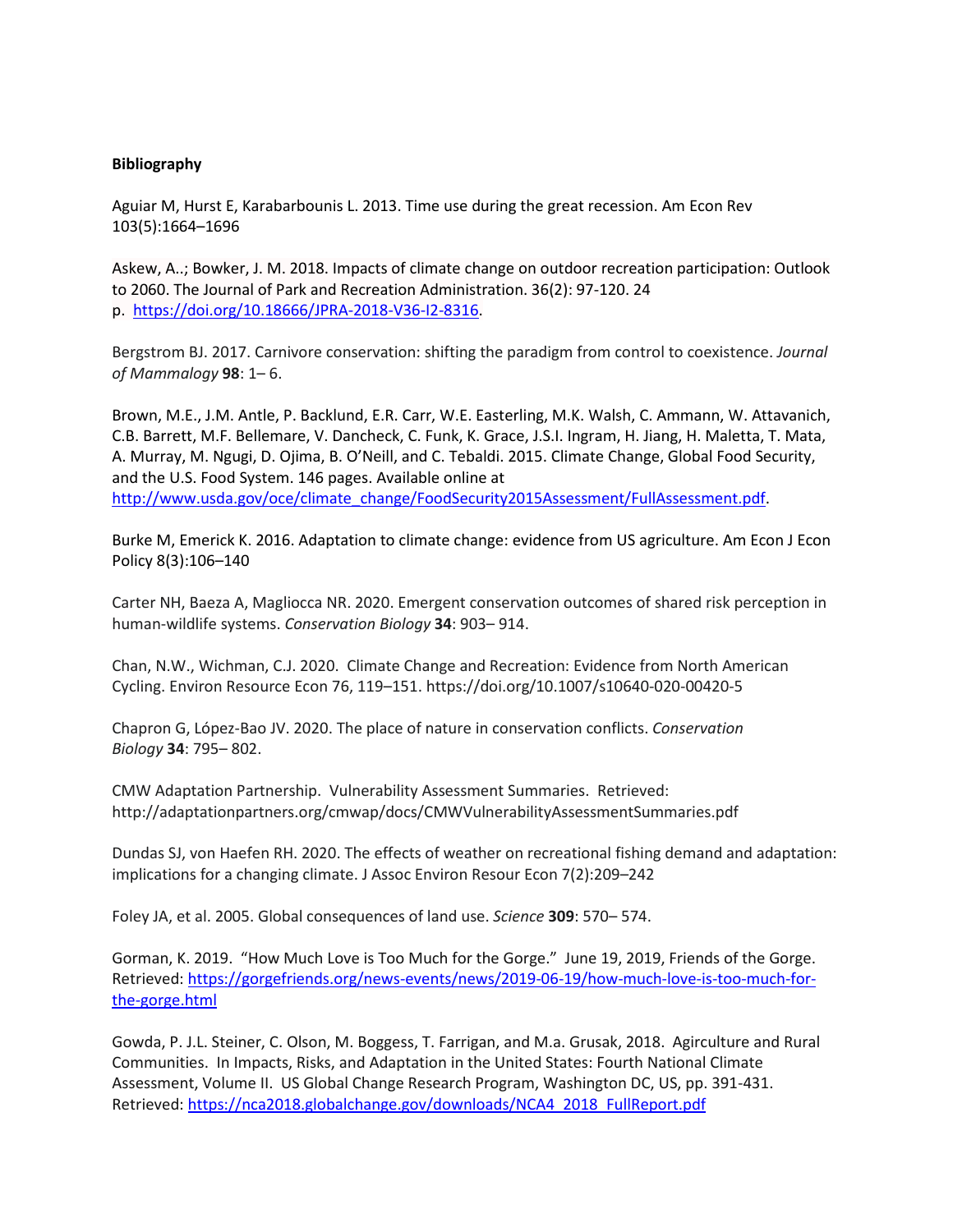Hall, C.M. and Higham, J.E. eds., 2005. Tourism, recreation, and climate change (Vol. 22). Clevedon: Channel View Publications.

Hewer, M.J. and Gough, W.A., 2018. Thirty years of assessing the impacts of climate change on outdoor recreation and tourism in Canada. Tourism Management Perspectives, 26, pp.179-192.

Irland, L.C., Adams, D., Alig, R., Betz, C.J., Chen, C.C., Hutchins, M., McCarl, B.A., Skog, K. and Sohngen, B.L., 2001. Assessing Socioeconomic Impacts of Climate Change on US Forests, Wood-Product Markets, and Forest Recreation: The effects of climate change on forests will trigger market adaptations in forest management and in wood-products industries and may well have significant effects on forest-based outdoor recreation. BioScience, 51(9), pp.753-764.

Jordan NR, Smith BP, Appleby RG, van Eeden L, Webster HS. 2020. Inequality and intolerance: overcoming key barriers to human-wildlife coexistence. *Conservation Biology*.

König, H.J., Kiffner, C., Kramer-Schadt, S., Fürst, C., Keuling, O. and Ford, A.T. 2020. Human–wildlife coexistence in a changing world. Conservation Biology, 34: 786-794. <https://doi.org/10.1111/cobi.13513>

Loomis J, Crespi J. 1999. Estimated effects of climate change on selected outdoor recreation activities in the United States. In: Mendelsohn R, Neumann JE (eds) The impact of climate change on the United States Economy, chapter 11. Cambridge University Press, Cambridge, pp 289–314

Lynch J, Cain M, Frame D, Pierrehumbert R. Agriculture's Contribution to Climate Change and Role in Mitigation Is Distinct From Predominantly Fossil CO<sub>2</sub>-Emitting Sectors. *Front Sustain Food Syst*. 2021;4:518039. doi:10.3389/fsufs.2020.518039

Madden F. 2004. Creating coexistence between humans and wildlife: global perspectives on local efforts to address human–wildlife conflict. *Human Dimensions of Wildlife* **9**: 247– 257.

Martin JL, Chamaillé-Jammes S, Waller DM. 2020. Deer, wolves, and people: costs, benefits and challenges of living together. *Biological Reviews*. [https://doi.org/10.1111/brv.12587.](https://doi.org/10.1111/brv.12587)

MCEDD Draft Columbia Gorge Economic Development Strategy (2022[\) https://www.mcedd.org/wp](https://www.mcedd.org/wp-content/uploads/2021/12/2022-2027-Columbia-Gorge-CEDS_draft.pdf)[content/uploads/2021/12/2022-2027-Columbia-Gorge-CEDS\\_draft.pdf](https://www.mcedd.org/wp-content/uploads/2021/12/2022-2027-Columbia-Gorge-CEDS_draft.pdf)

Mendelsohn R, Markowski M. 1999. The impact of climate change on outdoor recreation. In: Mendelsohn R, Neumann JE (eds) The impact of climate change on the United States Economy, chapter 10. Cambridge University Press, Cambridge, pp 267–288

Miller, A.B., Winter, P.L., Sánchez, J.J., Peterson, D.L. and Smith, J.W., 2022. Climate change and recreation in the western United States: Effects and opportunities for adaptation. Journal of Forestry.

O'Toole, D. 2018. Recreation lands in a changing climate. USDA Forest Service Climate Change Resource Center[. https://www.fs.usda.gov/ccrc/topics/recreation](https://www.fs.usda.gov/ccrc/topics/recreation)

Obradovich N, Fowler JH. 2017. Climate change may alter human physical activity patterns. Nat Hum Behav 1:1–7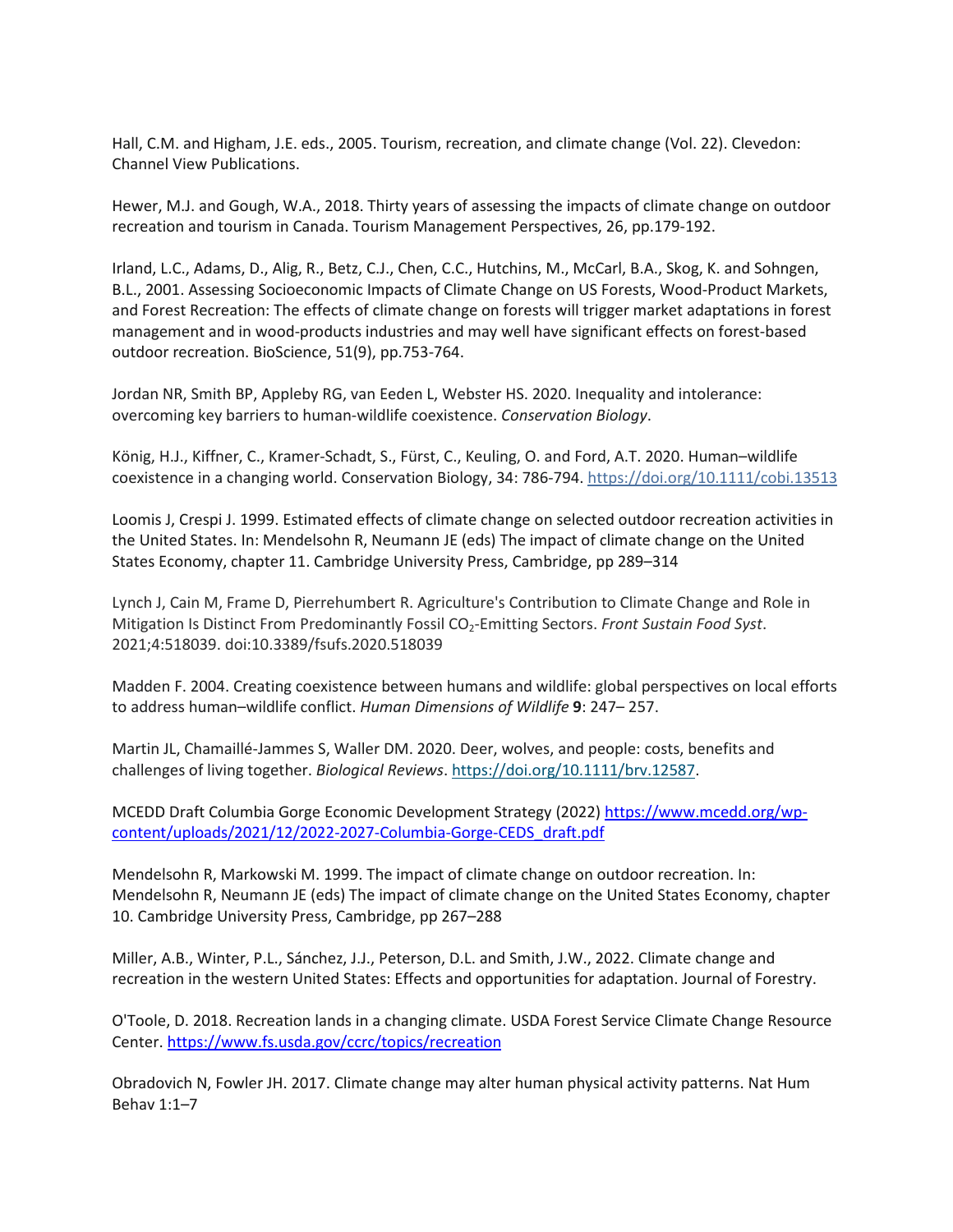Oregon Department of Transportation. (2019). Historic Columbia River Highway Congestion and Transportation Safety Improvement Plan https://www.oregon.gov/odot/projects/pages/projectdetails.aspx?project=HHCP

Oregon Climate Change Adaptation Framework (2021) [https://www.oregon.gov/lcd/CL/Documents/2021\\_CLIMATE\\_CHANGE\\_ADAPTATION\\_FRAMEWORKand](https://www.oregon.gov/lcd/CL/Documents/2021_CLIMATE_CHANGE_ADAPTATION_FRAMEWORKandBlueprint.pdf) [Blueprint.pdf](https://www.oregon.gov/lcd/CL/Documents/2021_CLIMATE_CHANGE_ADAPTATION_FRAMEWORKandBlueprint.pdf)

Oregon Department of Forestry Climate Change and Carbon Plan (2021) <https://www.oregon.gov/odf/forestbenefits/Documents/odf-climate-change-and-carbon-plan-draft.pdf>

Pesanti, D. 2017. "Too Much Love for the Columbia River Gorge." The Columbian. Retrieved: <https://projects.columbian.com/2017/07/23/loving-the-gorge-to-death/>

Richardson, R.B. and Loomis, J.B., 2005. Climate change and recreation benefits in an alpine national park. Journal of Leisure Research, 37(3), pp.307-320.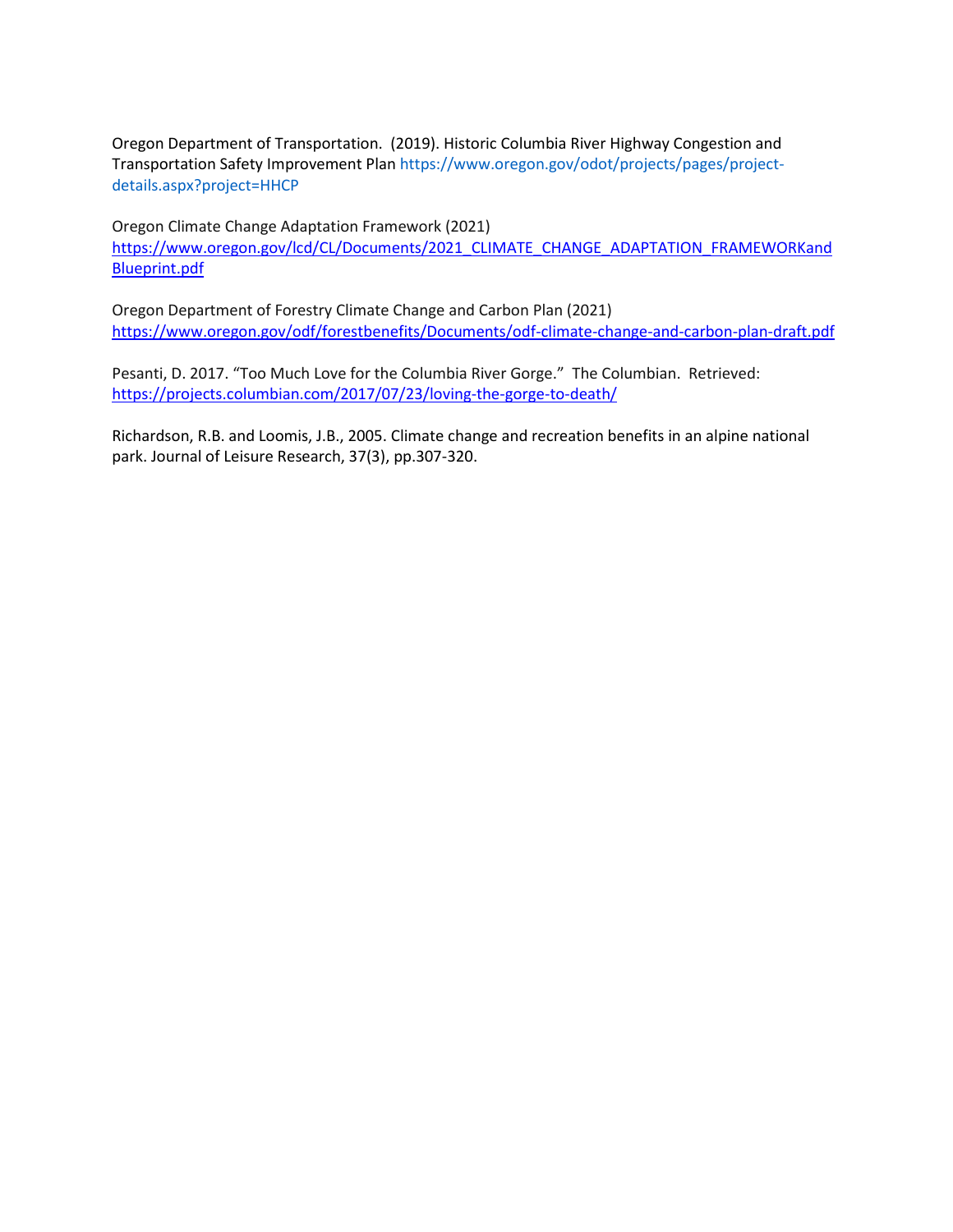<span id="page-19-0"></span>**From:** [Lotus Boyanton](mailto:23lotus.boyanton@nwasco.k12.or.us) **To:** [Climate Action](mailto:climateaction@gorgecommission.org) **Date:** Thursday, June 16, 2022 10:32:32 AM

We need more biodiverse native species of plants in the dalles, need more parks and greenery like portland, consider native flora and fauna as the climate warms, make electric vehicles cheeper!!!

-- Sincerely, Lotus Boyanton $\lceil 2 \rceil$